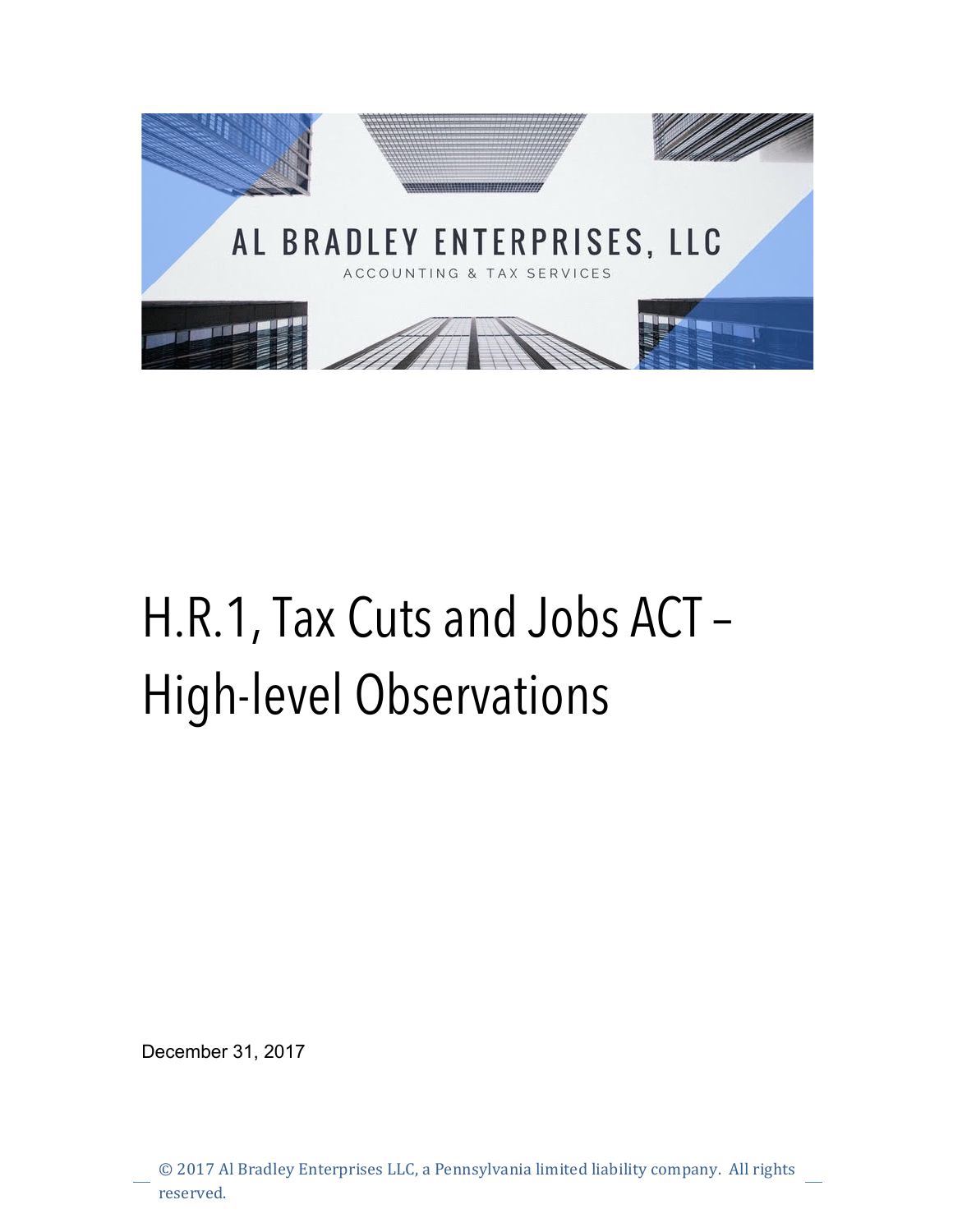## **Introduction**

The joint conference committee between the U.S. Senate and the U.S. House of Representatives approved the report on the agreement of H.R. 1 "The Tax Cuts and Jobs Act". It should be known that the agreement is a compromise between the original bills presented by both the House of Representatives and the Senate. The conference report was sent to the House and Senate where a floor debate took place. After the bill went back for debate, it was approved and then sent to the President of the United States for his signature.

# **Background**

This tax reform bill process started in June 2016 with the release of the "House GOP Blueprint". Even though the GOP Blueprint never became an official bill, it started conversations within Republican circles that revisions should be made to the current tax code. Most of the discussions were centered on a reduction in the corporate tax rate and reform around the taxation of international business income. After the election of Donald Trump, the momentum for tax reform increased within the GOP. This momentum was mainly increased because after the November 2016 election the House, Senate and Office of the President are GOP based.

However, most of 2017 saw little progress on tax reform because the Republican congress focused more on healthcare and how to repeal provisions of the Affordable Care Act. After those efforts, congress turned their efforts to tax reform.

On September 27, 2017, the "Big Six" Republican principals released the 9-page "**Unified Framework on Tax Reform"**. The framework was very broad and didn't give details on the proposed tax reform. It gave high-level proposals on which areas to focus on in an effort to begin the tax reform processes. After the framework was released, the House and Senate started drafting their own tax bills that mirrored the framework. On November 2, 2017 the House Ways and Means Committee released legislative proposal "Tax Cuts and Jobs Act". The bill was then approved on November  $16<sup>th</sup>$  and sent to the Senate. During the same time, on November 9<sup>th</sup>, the Senate Finance Committee released their proposed bill and then made amendments on November  $16<sup>th</sup>$ . The Senate bill passed on December 2, 2017.

After the passing of both bills and their approvals, the House and Senate conferees were appointed on December  $4<sup>th</sup>$  to reconcile the differences between the two bills.

Lastly, it should be known that the individual tax changes are temporary and the business changes are permanent. This whitepaper is an overview of the individual changes that are due to expire at the end of 2025.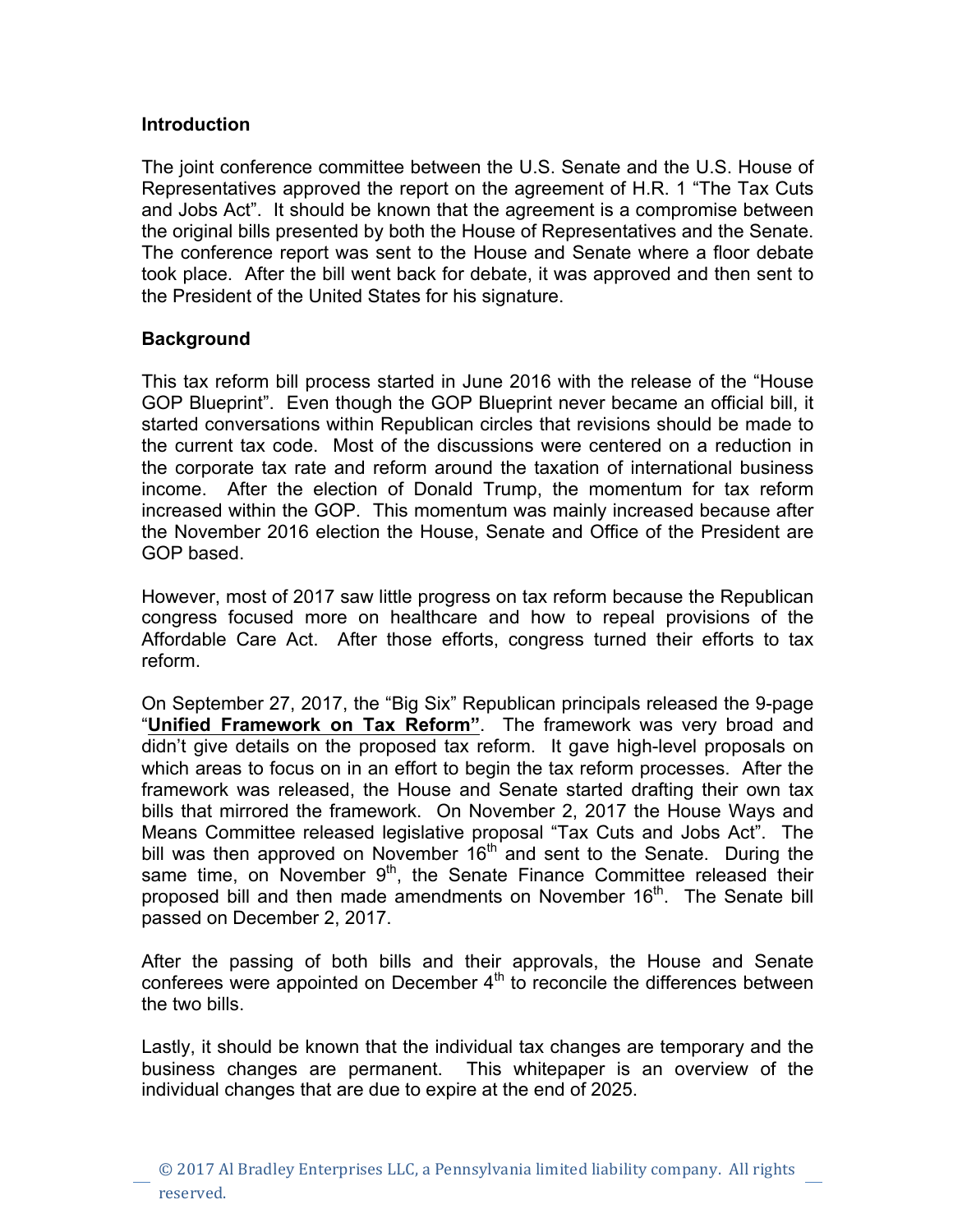## **Ordinary Individual Tax Rates**

The unified conference agreement modifies the current individual income tax rate structure. Under current law, the individual tax rates are 10%, 15%, 25%, 28%, 33%, 35%, and 39.6%. The conference agreement still keeps seven tax rates that would go into effect for tax years beginning in 2018. Those new rates are 10%, 12%, 22%, 24%, 32%, 35%, and 37%. Taxpayers must realize that because of these tax rate changes, each outcome should be measured on a case-by-case basis. Below are the new tax rate tables for your reference:

| <b>Married Filing Jointly</b> |                        |                             |                        |  |  |
|-------------------------------|------------------------|-----------------------------|------------------------|--|--|
| 2018 Current Law              |                        | <b>Conference Agreement</b> |                        |  |  |
| Tax                           |                        | <b>Tax</b>                  |                        |  |  |
| Rate                          | If Taxable Income is:  | Rate                        | If Taxable Income is:  |  |  |
| 10%                           | \$0 to \$19,050        | 10%                         | \$0 to \$19,050        |  |  |
| 15%                           | \$19,051 to \$77,400   | 12%                         | \$19,051 to \$77,400   |  |  |
| 25%                           | \$77,401 to \$156,150  | 22%                         | \$77,401 to \$165,000  |  |  |
| 28%                           | \$156,151 to \$237,950 | 24%                         | \$165,001 to \$315,000 |  |  |
| 33%                           | \$237,951 to \$424,950 | 32%                         | \$315,001 to \$400,000 |  |  |
| 35%                           | \$424,951 to \$480,050 | 35%                         | \$400,001 to \$600,000 |  |  |
| 39.60%                        | \$480,051 or more      | 37%                         | \$600,001 or more      |  |  |

| <b>Married Filing Separately</b> |                        |                             |                        |  |  |
|----------------------------------|------------------------|-----------------------------|------------------------|--|--|
| 2018 Current Law                 |                        | <b>Conference Agreement</b> |                        |  |  |
| Tax                              |                        | Tax                         |                        |  |  |
| Rate                             | If Taxable Income is:  | Rate                        | If Taxable Income is:  |  |  |
| 10%                              | \$0 to \$9,525         | 10%                         | \$0 to \$9,525         |  |  |
| 15%                              | \$9,526 to \$38,700    | 12%                         | \$9,526 to \$38,700    |  |  |
| 25%                              | \$38,701 to \$78,075   | 22%                         | \$38,701 to \$82,500   |  |  |
| 28%                              | \$78,076 to \$118,975  | 24%                         | \$82,501 to \$157,500  |  |  |
| 33%                              | \$118,976 to \$212,475 | 32%                         | \$157,501 to \$200,000 |  |  |
| 35%                              | \$212,476 to \$240,025 | 35%                         | \$200,001 to \$300,000 |  |  |
| 39.60%                           | \$240,026 or more      | 37%                         | \$300,001 or more      |  |  |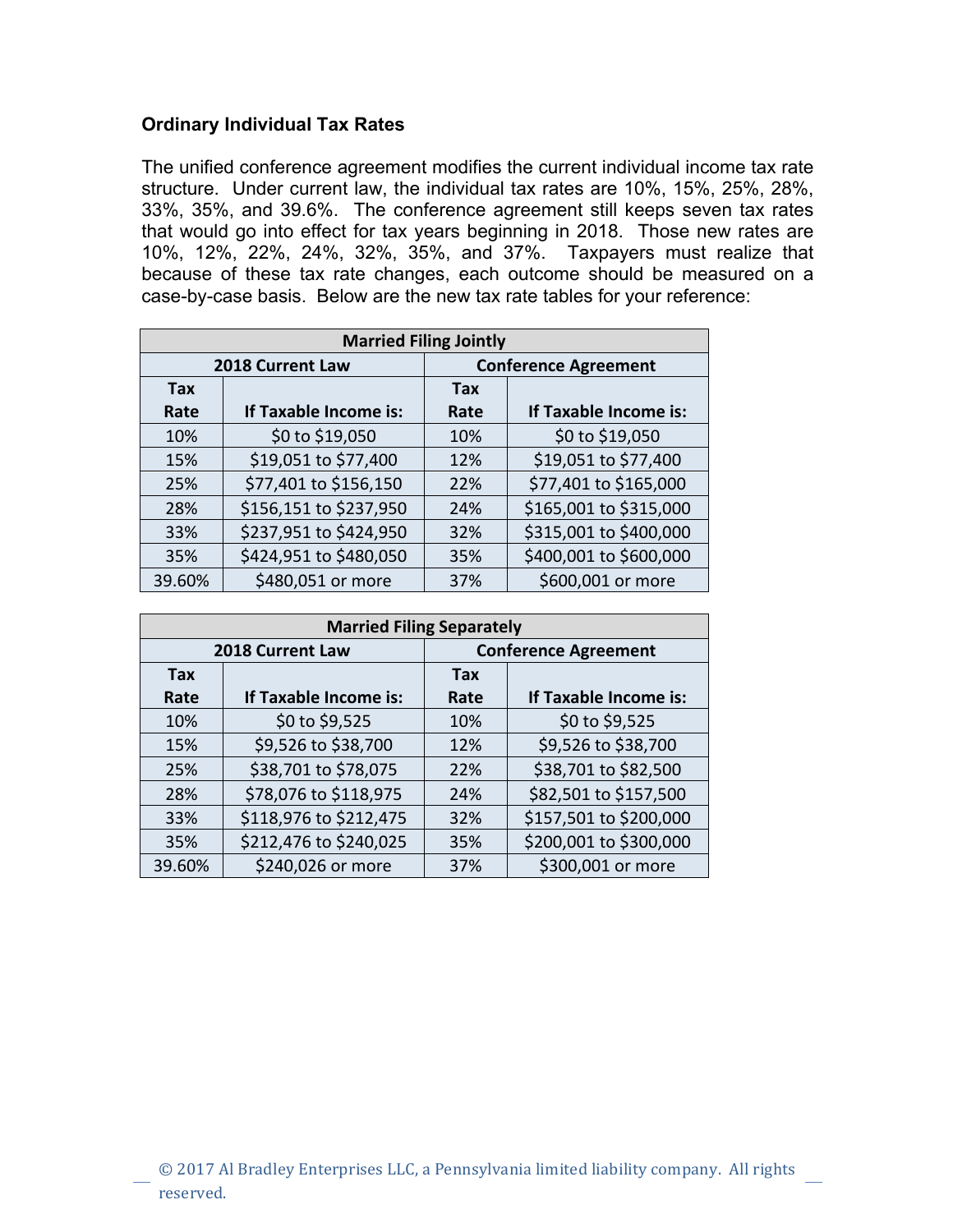| <b>Head of Household</b> |                        |                             |                        |  |  |
|--------------------------|------------------------|-----------------------------|------------------------|--|--|
| 2018 Current Law         |                        | <b>Conference Agreement</b> |                        |  |  |
| Tax                      |                        | Tax                         |                        |  |  |
| Rate                     | If Taxable Income is:  | Rate                        | If Taxable Income is:  |  |  |
| 10%                      | \$0 to \$13,600        | 10%                         | \$0 to \$13,600        |  |  |
| 15%                      | \$13,601 to \$51,850   | 12%                         | \$13,601 to \$51,850   |  |  |
| 25%                      | \$51,851 to \$133,850  | 22%                         | \$51,851 to \$82,500   |  |  |
| 28%                      | \$133,851 to \$216,700 | 24%                         | \$82,501 to \$157,500  |  |  |
| 33%                      | \$216,701 to \$424,950 | 32%                         | \$157,501 to \$200,000 |  |  |
| 35%                      | \$424,951 to \$453,350 | 35%                         | \$200,001 to \$500,000 |  |  |
| 39.60%                   | \$453,351 or more      | 37%                         | \$500,001 or more      |  |  |

| <b>Single</b>    |                        |                             |                        |  |  |
|------------------|------------------------|-----------------------------|------------------------|--|--|
| 2018 Current Law |                        | <b>Conference Agreement</b> |                        |  |  |
| Tax              |                        | <b>Tax</b>                  |                        |  |  |
| Rate             | If Taxable Income is:  | Rate                        | If Taxable Income is:  |  |  |
| 10%              | \$0 to \$9,525         | 10%                         | \$0 to \$9,525         |  |  |
| 15%              | \$9,526 to \$38,700    | 12%                         | \$9,526 to \$38,700    |  |  |
| 25%              | \$38,701 to \$93,700   | 22%                         | \$38,701 to \$82,500   |  |  |
| 28%              | \$93,701 to \$195,450  | 24%                         | \$82,501 to \$157,500  |  |  |
| 33%              | \$195,451 to \$424,950 | 32%                         | \$157,501 to \$200,000 |  |  |
| 35%              | \$424,951 to \$426,700 | 35%                         | \$200,001 to \$500,000 |  |  |
| 39.60%           | \$426,701 or more      | 37%                         | \$500,001 or more      |  |  |

## **New Indexing for Inflation Adjustments**

Currently, annual inflation adjustments are made to the consumer price index (CPI). The CPI is used to determine the increase of certain tax adjustments, which are used to compute either taxable income, tax liabilities, or tax refunds. The new method of indexing tax rate thresholds, standard deduction amounts, and other amounts will be "chained CPI".

Chained CPI takes into account consumers' preferences for cheaper substitute goods instead of normally priced goods. Chained CPI will more than likely results in smaller increases to the indexed amounts mentioned above.

## **Filing Status, Exemptions and Standard Deductions**

It should be known that under new tax law the filing status will not change. They are the following:

- Single
- Head of Household

© 2017 Al Bradley Enterprises LLC, a Pennsylvania limited liability company. All rights reserved.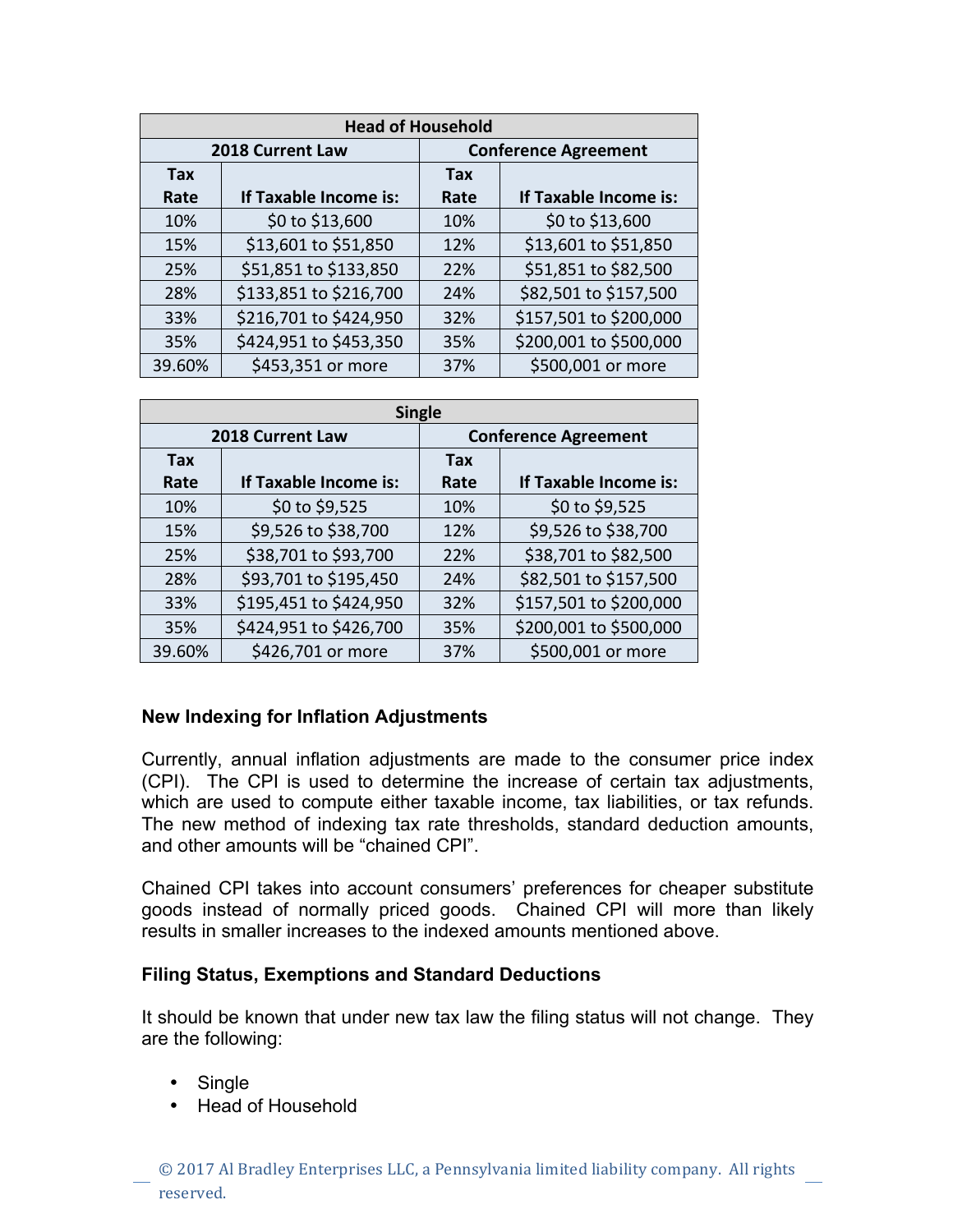- Married Filing Separately
- Married Filling Jointly
- Qualifying widow(er) with dependent child

The new standard deduction in 2018 will be \$12,000 for single and married filing separately taxpayers, \$18,000 for head of household taxpayers, and \$24,000 for married filing jointly (and surviving spouses). The additional standard deduction for elderly and blind will be retained under the new law. It should also be known that under the new conference agreement, the increased standard deduction is intended to compensate for the repeal of the individual exemption amounts. The individual exemption amount for 2018 would've been \$4,150.

## **Kiddie Tax**

Currently, net unearned income of a child is taxed at the higher of the parents' tax rate or the child's tax rate. Under the new law, the taxing of unearned income for children is simplified by taxing that income at the ordinary and capital gains rates that applied to trusts and estates.

## **Child Tax Credits and Qualifying Dependent Credits**

Under the new law the child tax credit will be increased to \$2,000 (\$1,000 previously) per qualifying child. There will also be a temporary \$500 nonrefundable credit for those qualifying dependents that are not qualifying children.

It should be known that under the new rule, \$1,400 of the child tax credit will be considered refundable. The income phase out for the credit is also set to change to \$110,000 to \$400,000 for married filing jointly and \$75,000 to \$200,000 for single filers. Lastly, the earned income credit is going to be lowered to \$2,500. Lastly, taxpayers should know that all credits and thresholds will be indexed based on the new indexing methodology of "chained CPI".

#### **Capital Gains and Dividend Income**

There will be no change to the taxation of capital gains and dividends, which are subject to a maximum rate of either 15% or 20% (depending on income levels). The 3.8% net investment income tax will also stay in place going forward.

#### **Itemized Deductions and Exclusions**

#### *Deduction for Property Taxes and State & Local Taxes*

All of the following taxes are now limited to a \$10,000 deduction combined: Property Taxes, State and Local Taxes, and Sales Tax. It should be known that this cap doesn't apply to these taxes when apart of business activity.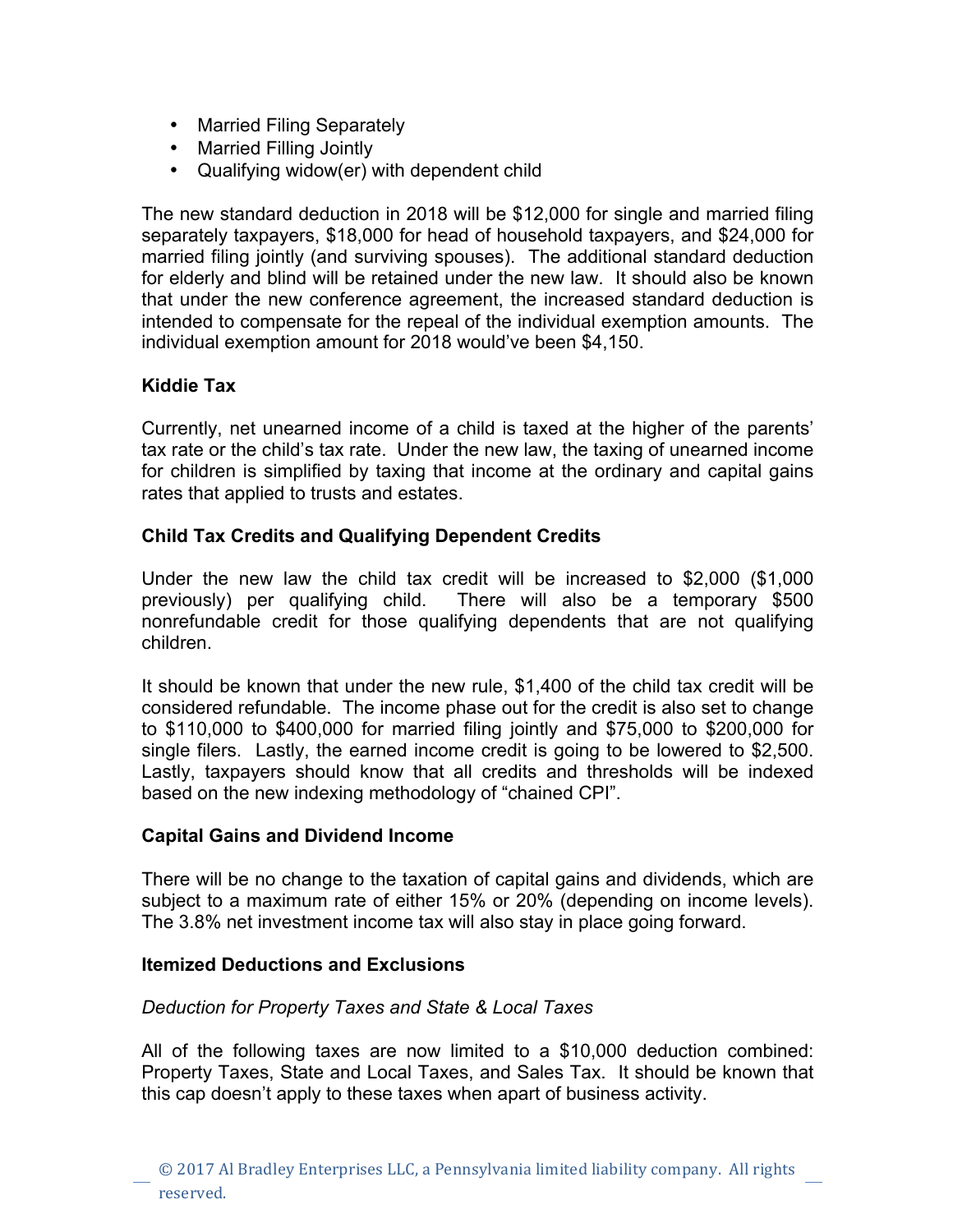## *Home Mortgage Interest and Home Equity Loans*

Under the new law the deduction for home mortgage interest is limited to the indebtedness of \$750,000 (reduced from \$1,000,000). Also, taxpayers would are no longer permitted to deduct mortgage interest incurred by a home equity loan. Lastly, any debt incurred prior to 12/15/2017 would still be permitted for deduction.

## *Percentage Limitation for Charitable Contributions*

Under the new law the gross income limitation for charitable contributions (i.e. cash contributions) to qualified organizations is increased to 60% (up from 50%).

## *Casualty and Theft Losses*

Under the current law, taxpayers could deduct all casualty and theft losses that would qualify as so. Under the new law, casualty and theft losses can only be deducted if incurred in a declared disaster area by the Federal Government.

## *Miscellaneous Itemized Deductions (2% Floor)*

All miscellaneous itemized deductions subject to the 2% floor are no longer allowed for federal income tax purposes. A big item that falls into this category would be unreimbursed employee expenses.

## *Medical Expense Deduction*

Under the new law taxpayers can deduction medical expenses in excess of 7.5% of adjusted gross income for tax years 2017 and 2018. After 2018, the excess must be more than 10% of adjusted gross income.

## *Itemized Deduction Limitation*

Under the new law the overall limitation of itemized deductions is suspended. The current law states allowable deductions are reduced by 3% of the amount by which the taxpayers AGI begins to exceed a certain threshold.

## **Alternative Minimum Taxes**

Under the new law it temporarily increases the Alternative Minimum Tax (AMT) exemption amount and phase out thresholds. The exemption amount and phase out threshold are now the following:

• Married – Exemption Amount (\$109,000); Phase Out Threshold (increased from \$164,000 to \$1,000,000)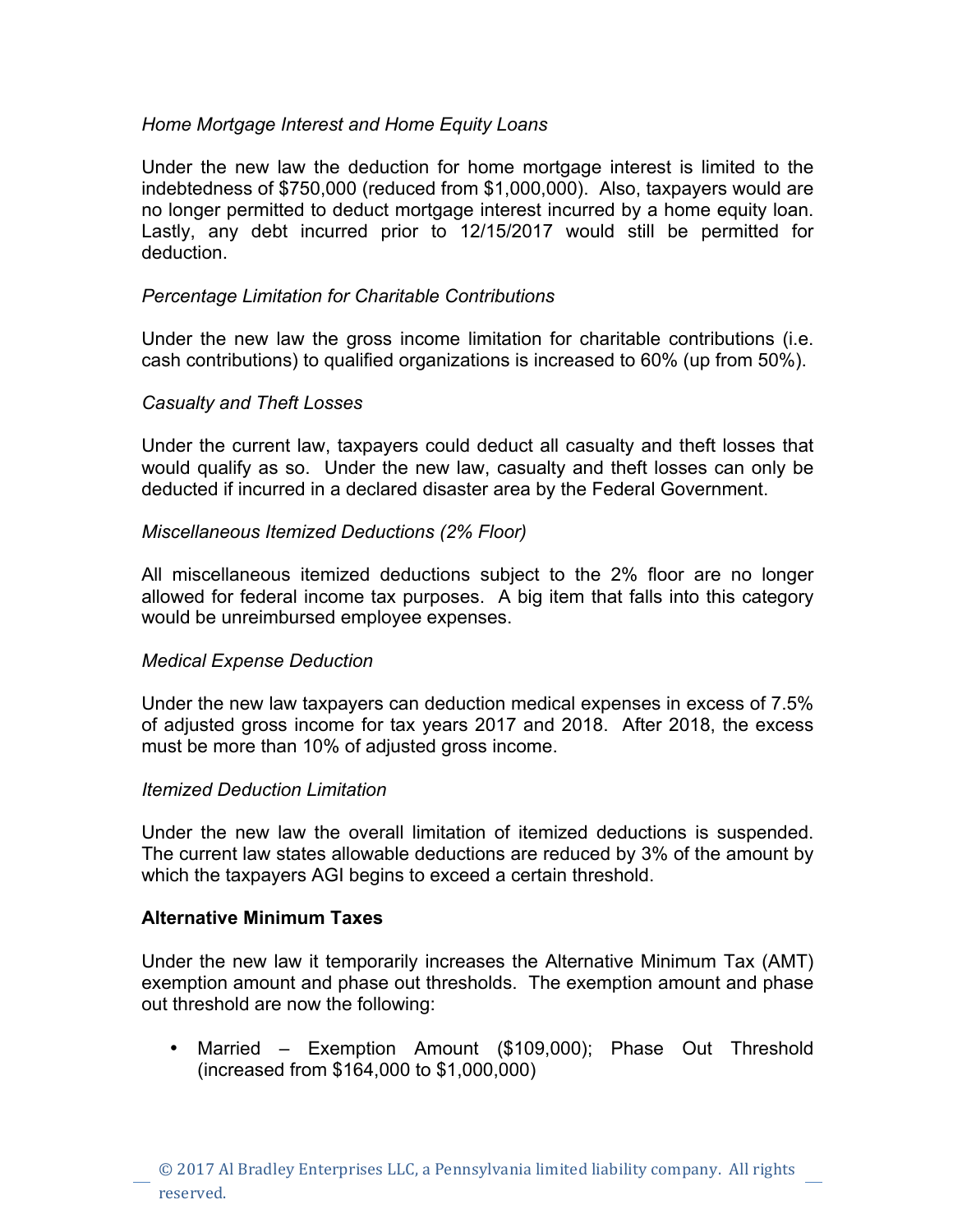- Married Filing Separate Exemption Amount (\$54,700); Phase Out Threshold (increased from \$82,050 to \$500,000)
- Individual Exemption Amount (\$70,300); Phase Out Threshold (increased from \$123,000 to \$500,000)

## **Estate and Gift Taxation**

The estate tax exclusion will now be doubled to \$10,000,000 per individual. This applies to estates, gifts, and generation skipping transfers occurring after 2017.

#### **Student Debt Discharge**

Under new law, any income that is the result of the discharge of student debt due to death or disability is now excluded.

#### **Education Savings Plans (529 Plans)**

The new definition of higher education expenses is now expanded to include public, private, and religious elementary and secondary schools, and home school. For the prior mentioned educational establishments, the tax-free distribution is limited to \$10,000 per student per year. This limitation still does not apply to post-secondary education (i.e. colleges and universities).

Lastly, this is one of the provisions in the new law that is not subject to expiration.

#### **Alimony Payments**

Under the new law, alimony payments are no longer deductible for the payor spouse and no longer considered income to the payee spouse. This is only effective for any divorce or separation occurring after 12/31/2018 and for agreements executed before but modified after that date.

#### **Affordable Care Act**

The excise tax that was previously imposed on taxpayers would did not have adequate healthcare coverage is now repealed as of 2019. This provision is not subject to expiration.

#### **Retirement Savings**

The special rule allowing contributions to one type of IRA to be recharacterized as a contribution to another type of IRA would no apply to a conversion of a Roth IRA going forward. A conversion contribution to a Roth IRA during the tax year is no longer allowed to be recharacterized as a contribution to a traditional IRA.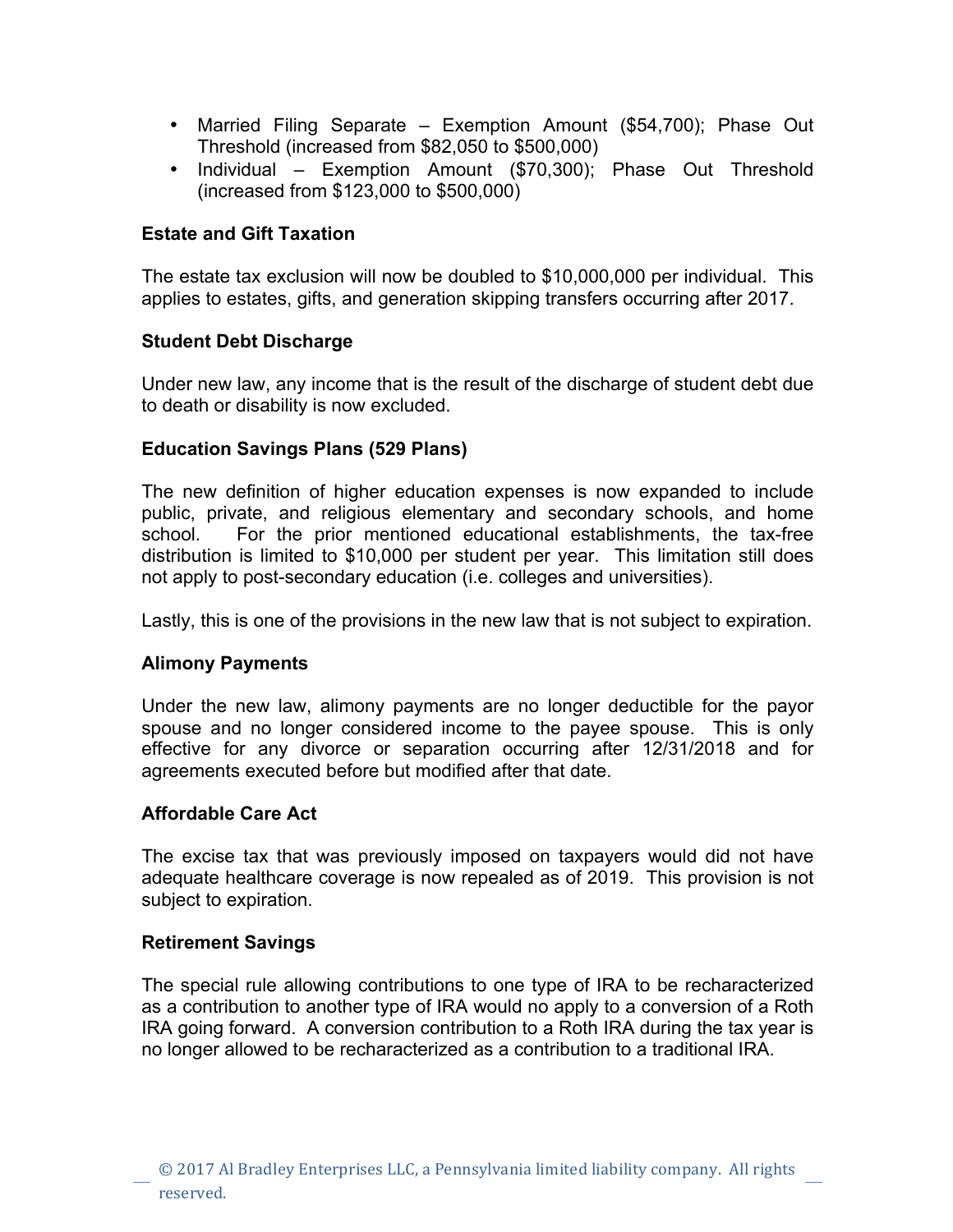# **Passthrough Entities and Sole Proprietorships**

## *Deduction of 20% for certain passthrough entities*

Under the new law (effective 2018) individual taxpayers (including trusts and estates) will be allowed a 20% deduction of the domestic qualified business income from a partnership, sole proprietorship, or S-corporation. The deduction will be limited based on either wages paid or the same wages paid plus a capital element. All wages and wages paid must be in connection with the trade or business with involved qualified property. Qualified property is tangible property, which is subject to depreciation that is:

- Held by and available to use in the qualified trade;
- Is used at any point during the tax year in the production of qualified business income;
- For which the depreciable period has not yet ended

An individual's qualified business income for the tax year is the net income of domestic qualified income, gain, deduction and loss in connection to the qualified business. A qualified business is any trade or business other than a service oriented business. Service businesses such as health, law, accounting, actuarial science, performing arts, consulting, athletic etc. are excluded. However, it should be known that the deduction may apply to service oriented businesses with taxpayers with taxable income less than \$315,000 (married taxpayers) and \$157,000 (all other taxpayers).

20% of any dividends from a real estate investment trust (other than the capital gain portion) would be qualified items of income. Qualified business income would not include the amount paid to a taxpayer by an S-corporation as compensation. It would also not include the payment partnership payment to a partner in exchange for services.

Lastly, the 20% deduction would not be used in computing adjusted gross income. It will be used as a deduction from taxable income.

## **Conclusion**

This high level whitepaper does not go into a detailed analysis. It also does not provide every change to the tax code. Corporate tax law changes (domestic and international) were not covered. Also, some personal tax topics were not covered because we saw that they may not affect a huge population of taxpayers. One cannot say that everyone is affected positively or negatively in regards to the new tax law changes. However, you can say that all taxpayers are affected in some way. In order to understand how each taxpayer is affected, an analysis must be done. Some taxpayers may see a decrease in their tax liability (or small refund increase) while others may see an increase in their tax liability.